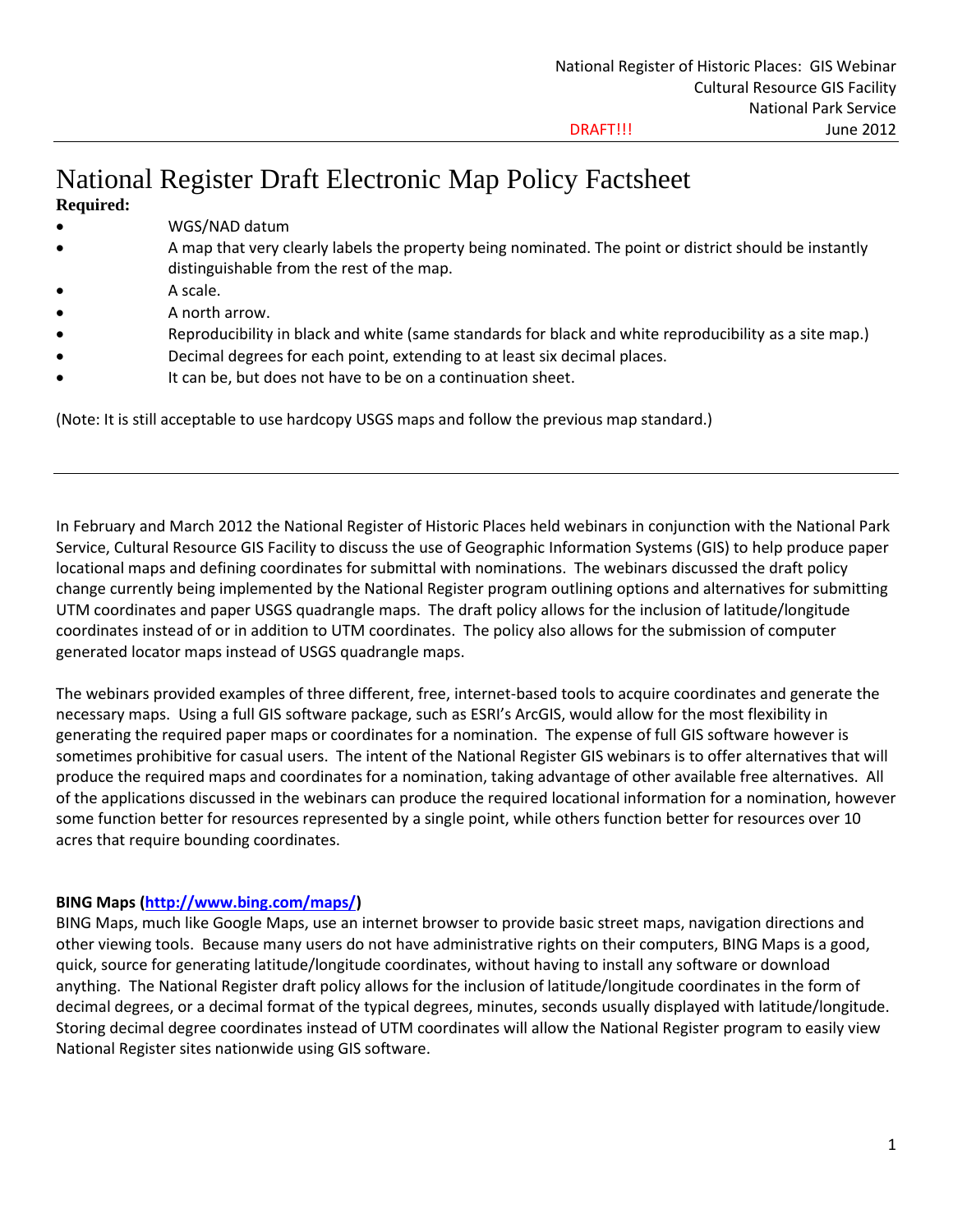With BING Maps, typing an address into the search box at the top of the browser finds the location of the building, and

displays the decimal degree coordinates associated with that location. BING Maps also allows users to add locations as points or draw boundaries, such as an historic district. These point and area locations can be saved and exported to a file format, such as a .kml or .kmz, which can be read or used by Google or other GIS software. Further, background imagery in BING can be changed from simple roads to more detailed aerial photography, helping the user to better identify an historic resource. Once the user has identified the resource of interest with either a point or a boundary, BING Maps can produce a paper map, with a scale and basic information required for a nomination locator map.

BING Maps provide basic information and functions extremely well to get coordinates for single buildings and urban resources.



Providing bounding coordinates for an area larger than 10 acres, as required for a National Register nomination, is much more difficult. BING only supplies coordinates when an address is typed into the search. Other requirements for a nomination, such as acreage for a site, can be calculated with BING Maps, however; the units of that measure cannot be changed.



From the File and Print menus, users can choose to print out a paper map directly, or print to a .pdf file. The image of your point location and the background you choose will be automatically placed on the paper, along with the decimal degree coordinates and the address that you typed in to the search box.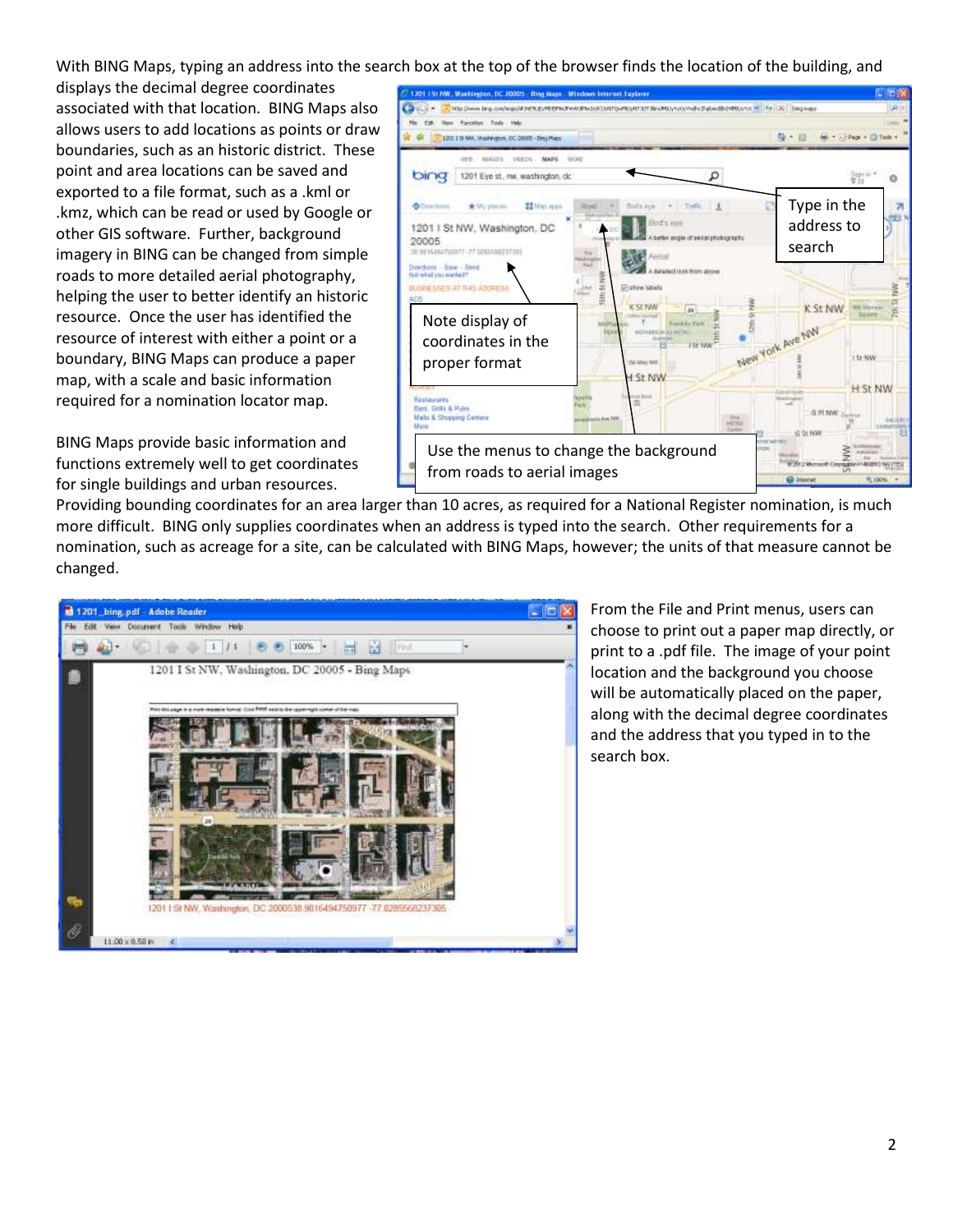Clicking on the My Places menu option at the top of the browser will open a small dialog box that allows the user to place a push pin directly on the map, or draw an area feature.

Drawing an area feature using the tools in the My Places dialog box will allow users to define district or site boundaries and generate area figures, however, the area is always calculated in square feet. It is important to note that coordinates are not provided for the various points identified as corners when drawing the area feature. This will make it difficult to provide the bounding coordinates for an area for a National Register nomination.

**Google Earth**  Export from the My Places dialog allows users to export the data

Area feature



# **[\(http://www.google.com/earth/index.html\)](http://www.google.com/earth/index.html)**

Google Earth, unlike BING Maps or Google Maps, uses an internet based application to provide aerial photographs, navigation directions, drawing tools and other geographic searching mechanisms. Google Earth is a very familiar application to many users and is relatively intuitive to use. As a separate application, it does require users to download and install the application, which can lead to problems with administrative rights. As an independent application however, it offers more flexibility than BING Maps or Google Maps, particularly in finding or generating latitude/longitude coordinates.

With Google Earth, typing an address into the search box at the top of the application window finds the location of the building. Moving the cursor on the screen updates the display with coordinates for where ever the cursor moves. Unlike BING Maps, with a static display and only a set of coordinates based on address, Google Earth constantly displays coordinate information on the screen, updating and moving with the user as the display is manipulated. Rather than generating a single latitude/longitude pair, Google Earth always indicates the coordinates of the cursor, whether the user searched for the location or is just exploring the map.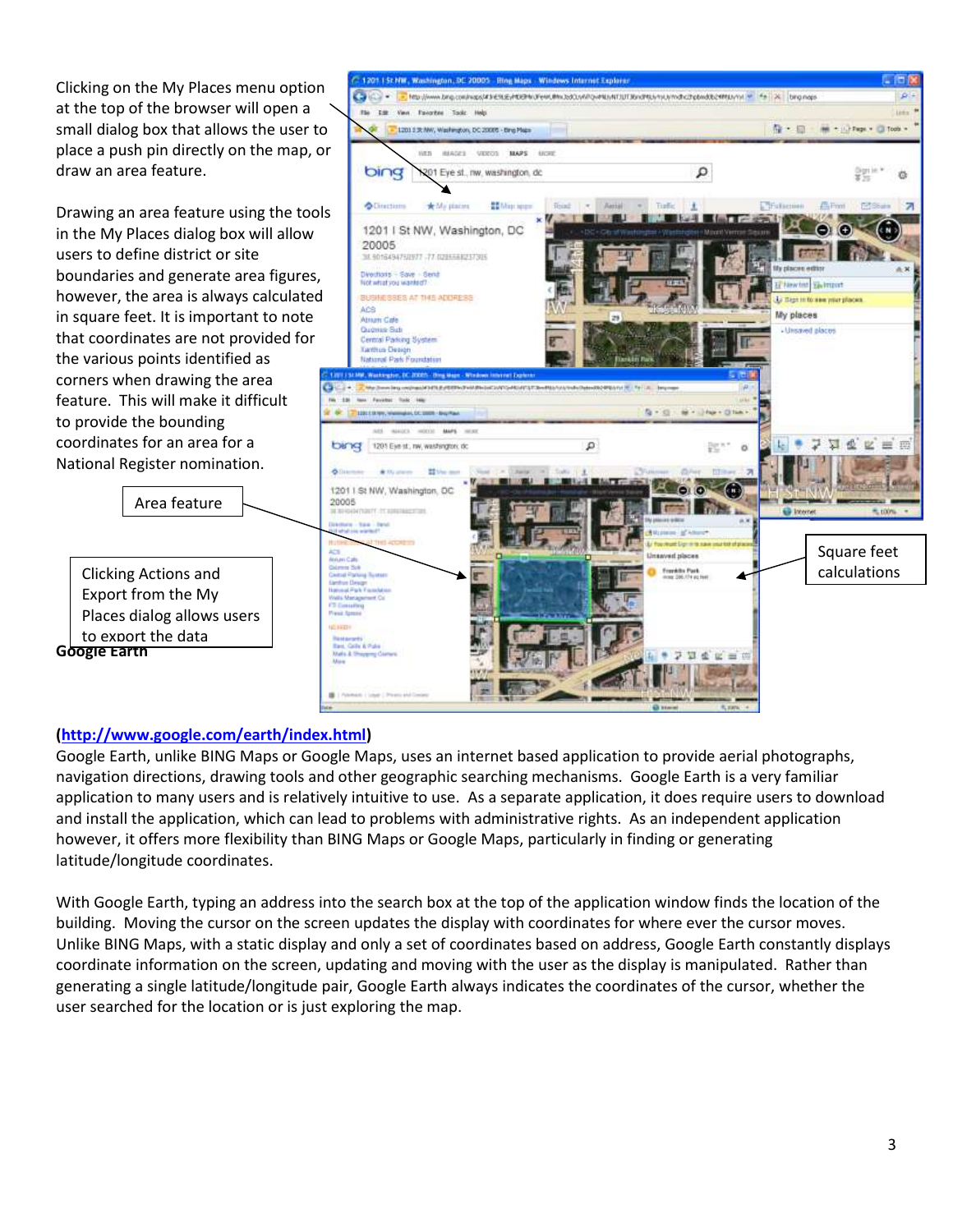Google Earth will provide the same basic information as BING Maps or Google Maps, although it will make finding coordinates for bounding areas, contributing resources, or multiples resources much easier for the user. Simply moving the cursor to the appropriate location will generate a coordinate which can be marked on the map or copied into a document for submission to the National Register. Other requirements for a nomination, such as acreage for a site, cannot be calculated, however; paper maps are easily produced and the data can be exported as a .kml or .kmz file, like BING Maps.



Note the display of coordinates, always on screen

Users can choose how the coordinates are displayed in the application interface, either as decimal degrees, traditional degrees/minutes/seconds or even UTM coordinates. Clicking the Tools menu and selecting Options opens a dialog box that allows the user to change coordinate systems. Select the radio button next to Decimal Degrees.

Similarly, clicking the View menu and selecting Scale Legend will add a scale bar to the map display window, as well as any paper map you produce.

| S Google Earth Options                                                                                                                                                                                         |                                                                                                                            |                                                                                             |                                                                                                                  |  |  |
|----------------------------------------------------------------------------------------------------------------------------------------------------------------------------------------------------------------|----------------------------------------------------------------------------------------------------------------------------|---------------------------------------------------------------------------------------------|------------------------------------------------------------------------------------------------------------------|--|--|
| 3D View<br>Cache<br>Touring                                                                                                                                                                                    | General<br>Navigation                                                                                                      |                                                                                             |                                                                                                                  |  |  |
| <b>Texture Colors</b><br>$\bigcirc$ High Color (16 bit)<br>True Color (32 bit)<br><b>▽</b> Compress<br>Show Lat/Long<br><b>O</b> Decimal Degrees<br>◯ Degrees, Minutes, Seconds                                | Anisotropic Filtering<br>$\odot$ off<br>Medium<br>$\bigcirc$ High<br>Units of Measurement<br>System default<br>Feet, Miles | Labels/Icon Size<br>Small<br>◯<br>(•) Medium<br>$\bigcirc$ Large<br>Fonts<br>Choose 3D Font | Graphics Mode<br>O OpenGL<br>DirectX<br>$\Box$ Use safe mode<br>Antialiasing<br>$\odot$ off<br>$\bigcirc$ Medium |  |  |
| Degrees, Decimal Minutes<br>Meters, Kilometers<br>$\bigcirc$ High<br>Universal Transverse Mercator<br><b>Terrain Quality</b><br>Lower<br>(faster)<br>$\triangledown$ Show terrain<br>Elevation Exaggeration: 1 |                                                                                                                            |                                                                                             |                                                                                                                  |  |  |
| Overview Map<br>Small <sup>®</sup><br>Map Size:<br>Large<br>1:infinity<br>Zoom Relation: infinity<br>$1:1^{-1}$                                                                                                |                                                                                                                            |                                                                                             |                                                                                                                  |  |  |
| Restore Defaults<br>OK<br>Cancel<br>Apply                                                                                                                                                                      |                                                                                                                            |                                                                                             |                                                                                                                  |  |  |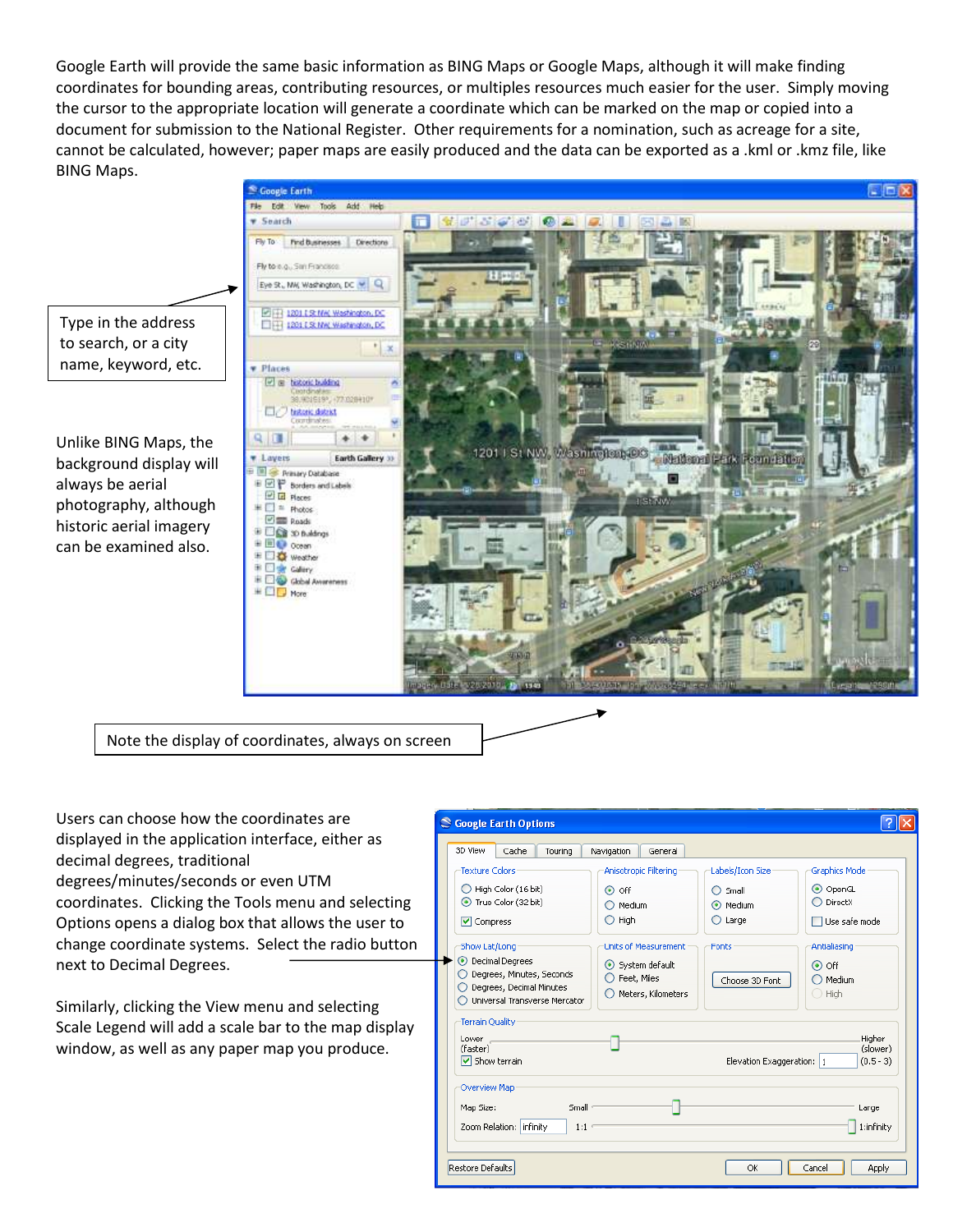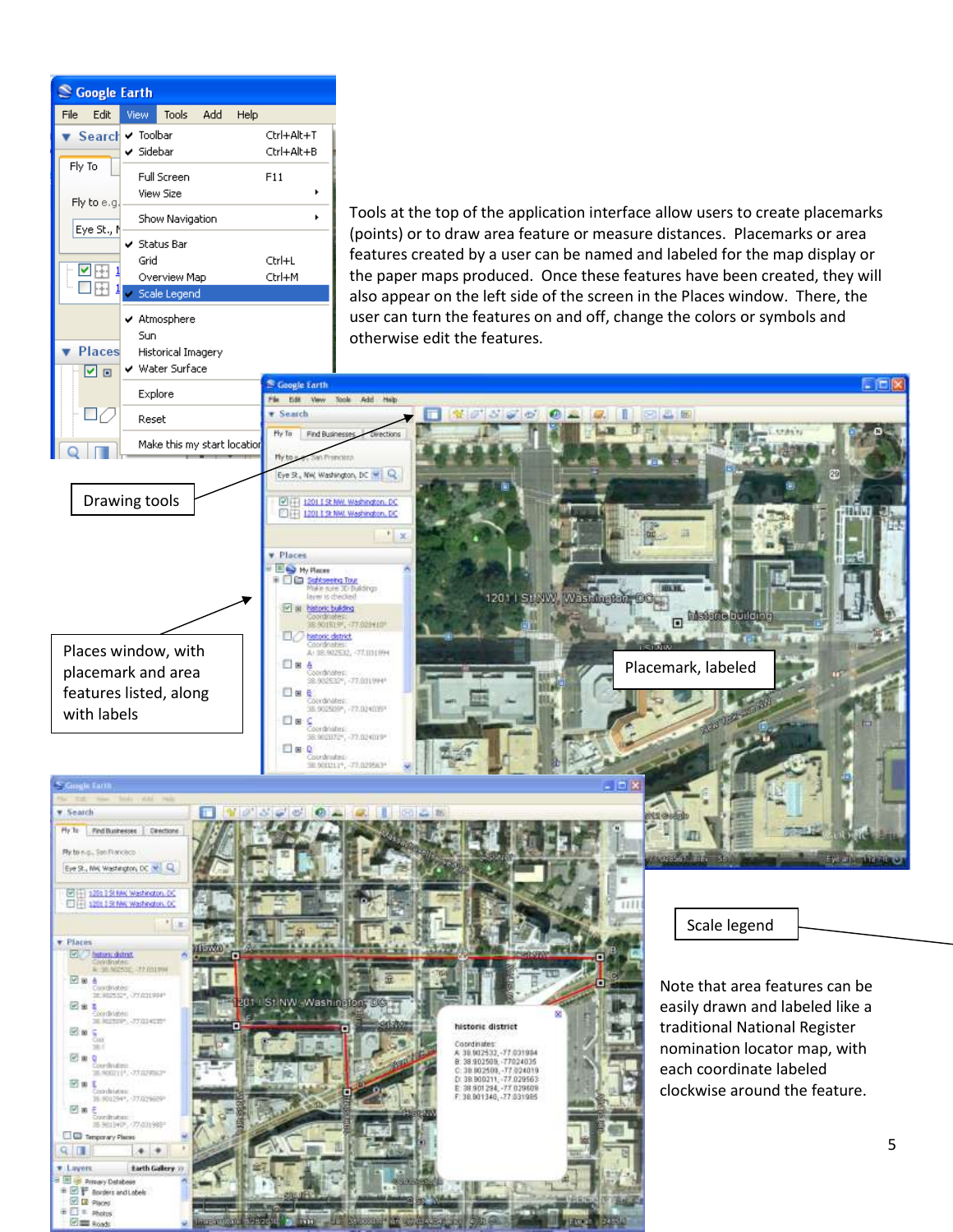Editing the properties of a placemark or area feature allows the user to create labels, change colors and alter symbols. Right click on the feature in the Places window and select Properties to open the dialog box.





This .pdf shows a selected placemark. Note the name of the feature and label at the bottom of the image, which also has the scale legend.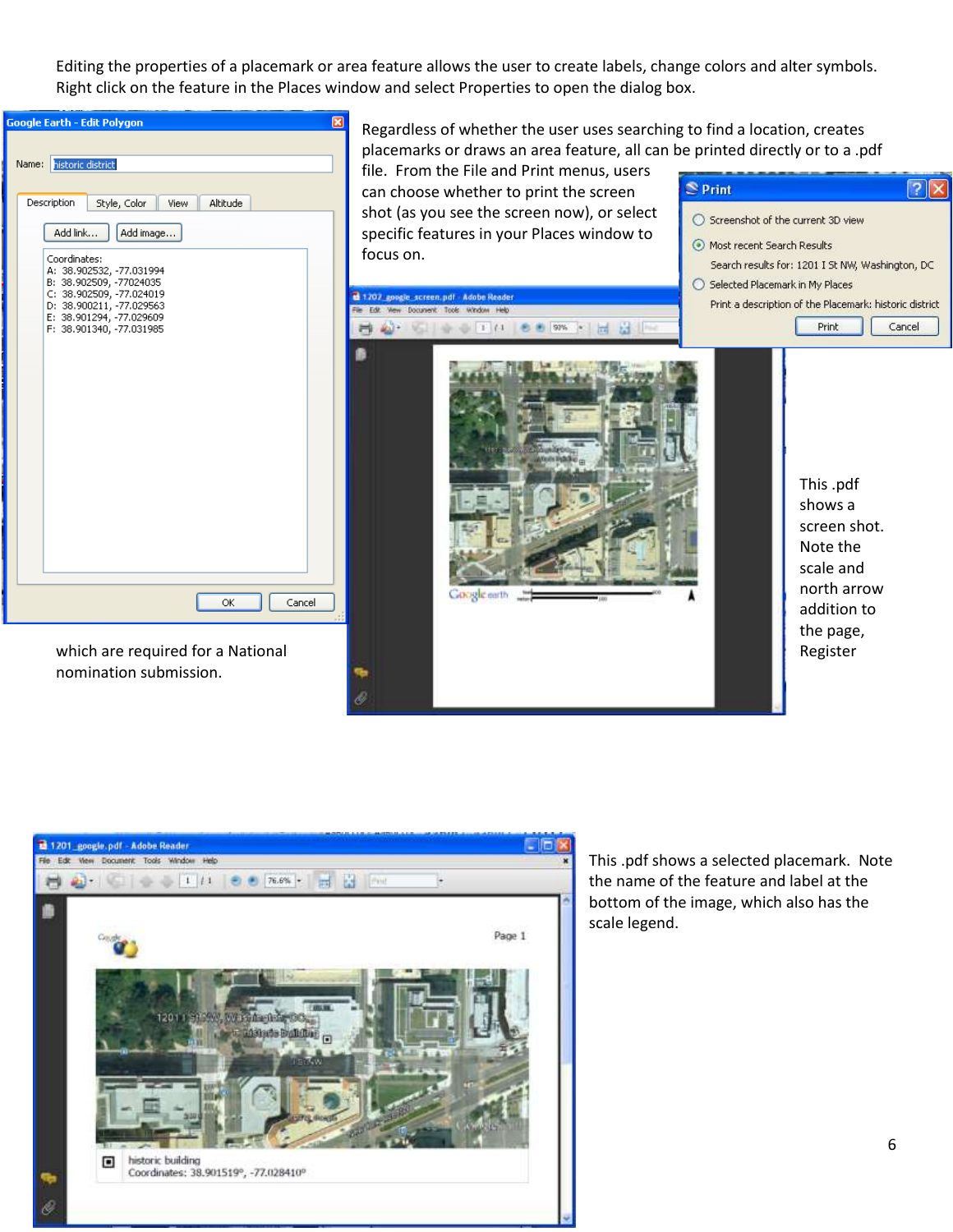Note that choosing an area feature to print out will also produce the labels and scale bar. These images would replace the regular USGS quadrangle map required for a nomination.

Like BING Maps, users can save the data produced when making placemarks or area features as .kml or .kmz files. Right click on the feature in the Places window and select, Save Place As to open the Save dialog box. These files can be



submitted with the electronic nomination, when this option becomes available.

**ArcGIS Explorer** 

**[\(http://www.esri.com/software/arcgis/explorer-online/index.html\)](http://www.esri.com/software/arcgis/explorer-online/index.html) [\(http://www.esri.com/software/arcgis/explorer/index.html\)](http://www.esri.com/software/arcgis/explorer/index.html)**

Made by Environmental Systems Research Institute (ESRI), the same company that produces the primary full GIS software used, ArcGIS Explorer is a free GIS application. Like Google Earth, users may download the application and install it. However, like BING Maps, an internet based version that works through a browser is also available. If users have administrative rights conflicts, the ArcGIS Explorer Online option will avoid any download. Both versions of ArcGIS Explorer are more like a true GIS software, offering much more functionality than BING Maps or Google Earth. All of the same options, in terms of collecting coordinates and producing paper maps or electronic files that could be accepted as



part of a National Register nomination are included, along with other analysis functions and background data. ArcGIS Explorer Online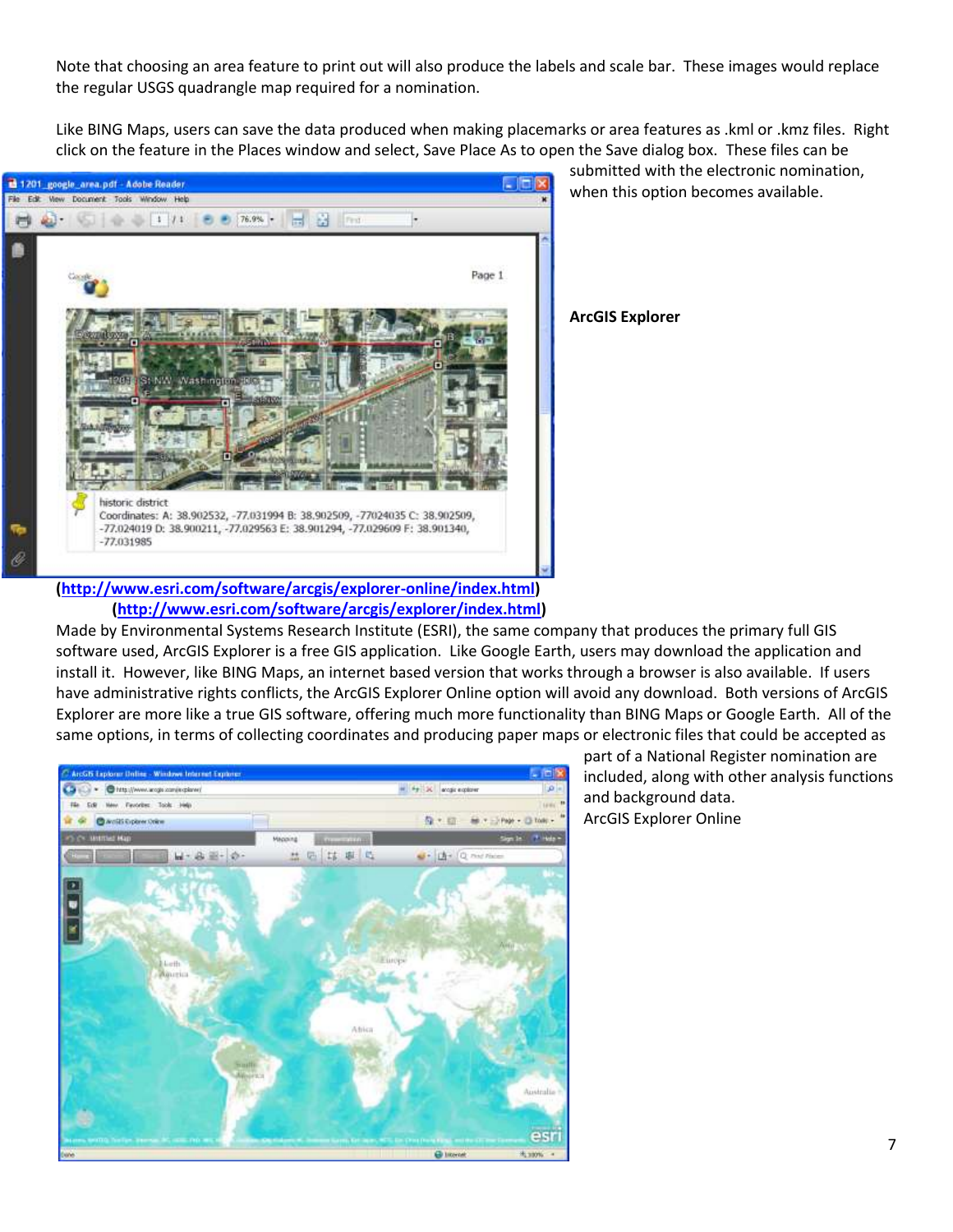#### ArcGIS Explorer Application



Because the ArcGIS Explorer application is more sophisticated, it will take a little more time to work with, however the quality of paper maps that can be produced is much higher. The application is not quite as intuitive as Google Earth or BING Maps, however the enhanced functionality balances the time needed to learn all of the tools.

With ArcGIS Explorer, typing an addres keyword, city or other geographic term into the search box at the top of the application window finds the location and marks it with a pin. To edit the location, get information about it, change the symbol or perform any analysis, users must select the right search item, right click on the item and select Move to Map. This action transfers the item found to the temporary map being created, moving it Search bo

as a data layer to the Contents window. Once in the Contents window, users right click on the item and select Go To, to zoom into the area of interest. From this same menu, users can change the symbol associated with a feature or add a label for the feature.

Like Google Earth, users can easily find coordinates associated with a point, line or area feature drawn on the map. Also Google Earth, users need to define what coordinate system those coordinates will be displayed as on the screen, add scale information and other map elements. Unlike Google Earth, where the cursor moving changed the coordinates, ArcGIS Explorer always displays the coordinates associated with the center of the map view. Moving the map image, as opposed to moving the cursor will update the coordinates displayed at the bottom of the screen.

| 圖<br><b>SEC</b>       | Note                   |           | the control of the control of the control of the control of the control of the control of the control of<br>ArcGIS Explorer - My Default Map |                             |                            | $ \Box$ $X$         |
|-----------------------|------------------------|-----------|----------------------------------------------------------------------------------------------------------------------------------------------|-----------------------------|----------------------------|---------------------|
| Display<br>Home       | Tools<br>Appearance    |           |                                                                                                                                              |                             |                            |                     |
| Orientation Indicator | Information            |           | Coordinates: Decimal Degrees                                                                                                                 | Effects                     | Receive Signal             |                     |
| Position: Bottom Left | V Position Information | Distance: | Feet, Miles                                                                                                                                  | Stars Atmospheric Halo      | Center location            |                     |
| V Use for Navigation  | V Target Indicator     | Grid      | V Scalebar                                                                                                                                   | Fog Sun Lighting            | 50<br>Track location<br>īο | Capture<br>Waypoint |
| Options               |                        |           | Units                                                                                                                                        | п.<br><b>3D Environment</b> | <b>GPS Receiver</b>        |                     |

Click on the Display tab at the top of the application to select the map elements and details that are needed. Click in the box next to Position Information to make sure coordinates display on your screen. Click in the box next to Target Indicator to display the crosshair at the center of the map display that will correspond to the coordinates being displayed on the map. Select Decimal Degrees as the Coordinate system to make sure that the position information is displayed in the right format. Choose the type of distance measure (English or metric) that the application will use to display any calculations made when drawing features.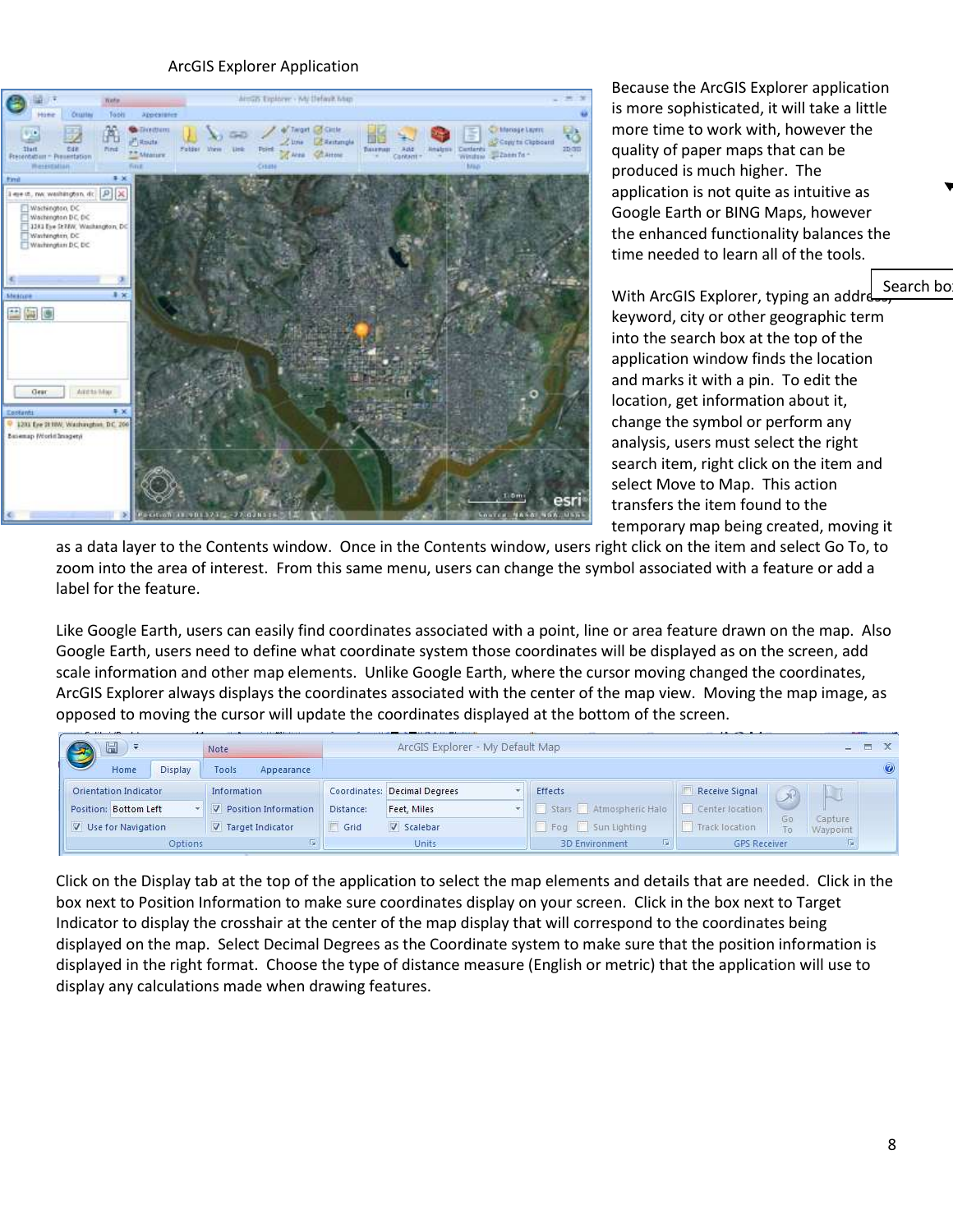Before drawing any permanent point, line or area features, users can right click on the pin placed in the map based on a search to get the Properties of a feature, listing the coordinates in decimal degrees. This will be sufficient for resources under 10 acres, where only a single coordinate is required by the National Register program.

Like Google Earth, tools at the top of the application window allow users to create points, lines or area features. For each feature drawn, users may enter label information, popup window text or change the feature symbol and color. Once these feature have been created, they will also appear as layers in the Contents window at the left of the application.

Labeled feature **Drawing tools** 

| <b>Note Properties</b>                                                  |                                                                                                                                     |
|-------------------------------------------------------------------------|-------------------------------------------------------------------------------------------------------------------------------------|
| Default View<br>Extent:<br>Top:<br>Left:<br>Right:<br>Rotation:<br>0.00 | 38.9013730067097<br>Bottom: - 77.0281163835844<br>-77.0281163835844<br>38.9013730067097<br>Set Default View<br>X Clear Default View |
| Note Location                                                           |                                                                                                                                     |
| Longitude:<br>Latitude:                                                 | -77.0281163835844<br>38.9013730067097                                                                                               |
| Placement:                                                              | Attach to Surface                                                                                                                   |
| Height:                                                                 | 0.0<br>Feet                                                                                                                         |
| $\circledcirc$<br><b>Help about Note Properties</b>                     | Cancel<br>OK<br>Apply                                                                                                               |
|                                                                         |                                                                                                                                     |
| xplorer - My Default Map                                                | x                                                                                                                                   |
|                                                                         | 56                                                                                                                                  |
| + Target C Elide                                                        | Manage Layers                                                                                                                       |

ASA NEA USG

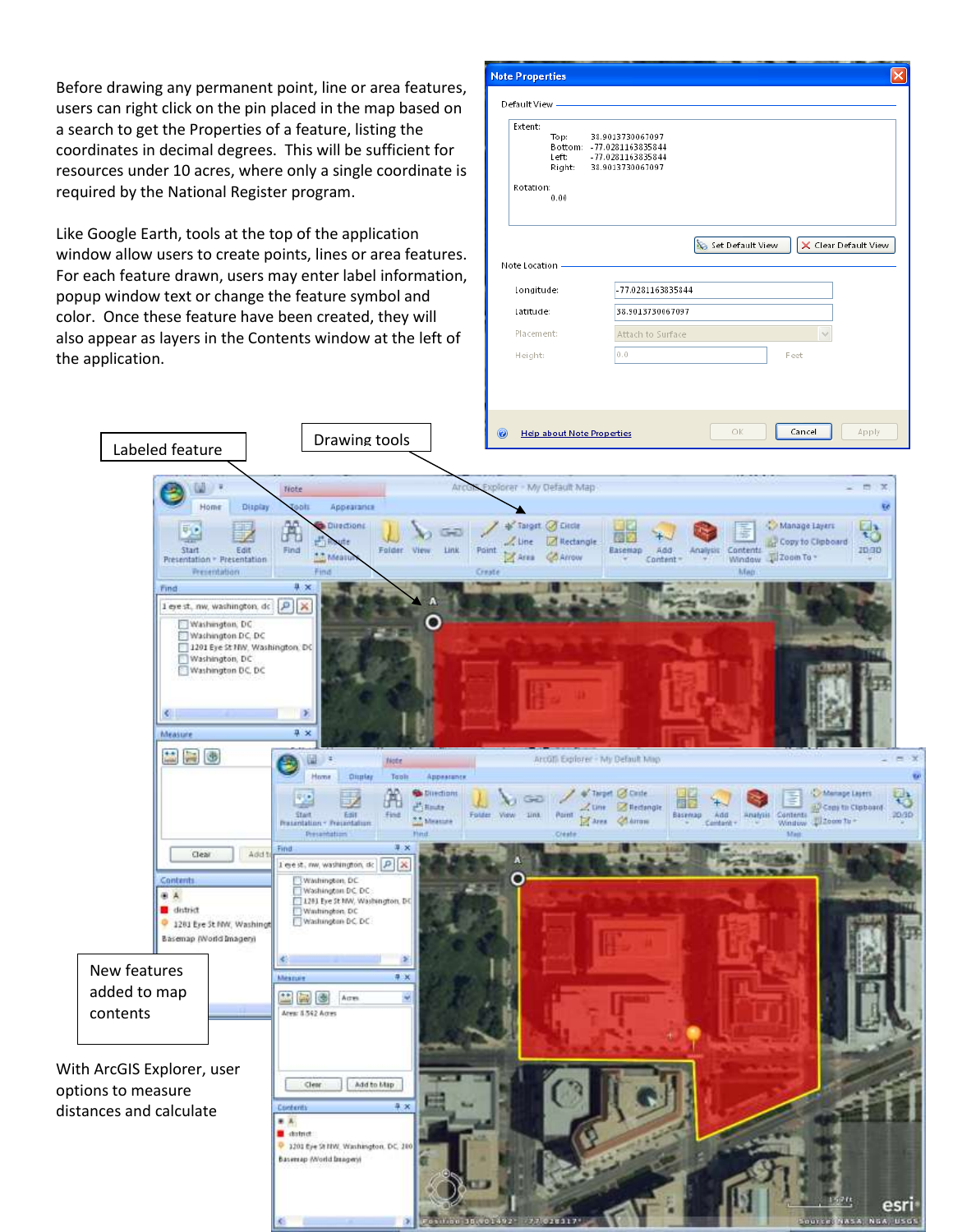areas are significantly enhanced. Clicking on the Measure tool at the top of the application window opens a Measure window at the left side of the application. From this window, users can measure distances or areas and even find coordinates for individual points. Results from any of the measurements are listed in the window. Users may also change the units of their measurements at any point. This function will allow users to calculate the acreage figures required for a National Register nomination.

Measure window with results

Other tools at the top of the application window allow users to change the basemap or background data from aerial imagery to something more familiar for a National Register nomination, like a digital quadrangle topographical map. Clicking on the Basemap menu and selecting Physical, should load new data into the map display.



Users have many options of alternate basemaps to choose from in ArcGIS Explorer. Users may also add in other GIS data or other .kml or .kmz files created in other applications like Google Earth.

However, users change the display with different symbols, labels, background information, etc., everything can be printed out on a paper map, sent to a .pdf, or exported as a .kml or .kmz file.

From the File and print menus, users can choose

whether to print the map created directly or to a .pdf file. Information on the screen, such as labels (which could contain the appropriate coordinates or property names) will all be included on the paper map along with scale and other information. Users can choose to save the map itself in order to return to it at a later point, or they can save the individual data layers as separate files.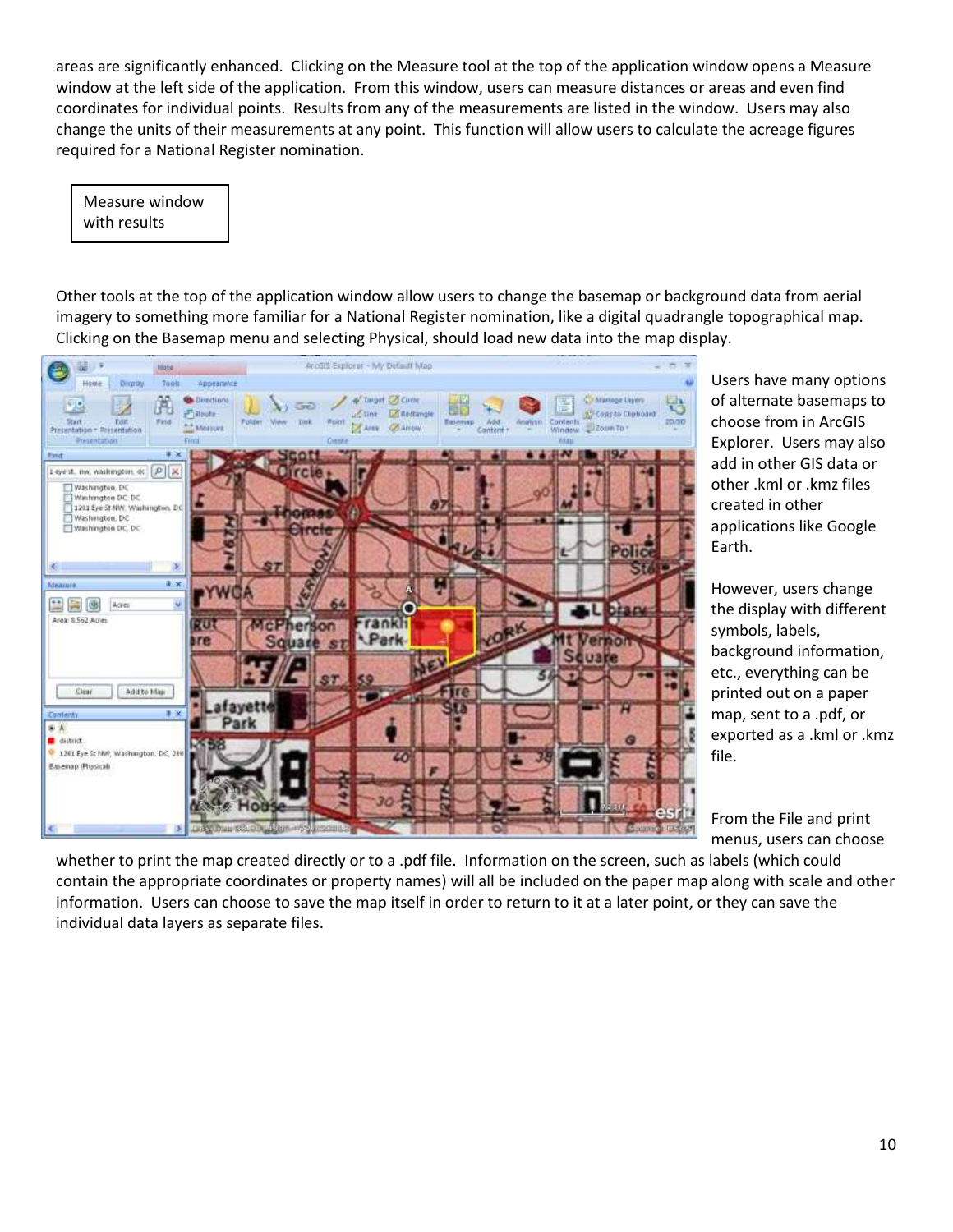

All three of these options will produce the main requirements part of the draft National Register policy: coordinates (either UTM or decimal degrees) and a paper locator map with scale, labels and coordinate information contained on it. The method used to create these products depends on the user, the resource type and the needs for the paper map in particular.

Note: The National Register nomination form will be including space for decimal degree coordinates in addition to UTM coordinates. Datum information is also being requested. All of the internet based applications described here are generating coordinates based on a World Geodetic System 1984 datum (WGS84). This is common for data with world coverage, such as GPS data as well. Datum information for UTM coordinates generated off of paper quadrangle maps should be located in the collar of the map and be either North American Datum 1927 (NAD27) or North American Datum 1983 (NAD83). Decimal degree coordinates entered onto the National Register nomination form should be carried out 6 decimal places.

# **BING Maps**

 Decimal degree coordinates easily produced from typing in an address

Pros

 Point, line and area features can be drawn on the map using intuitive tools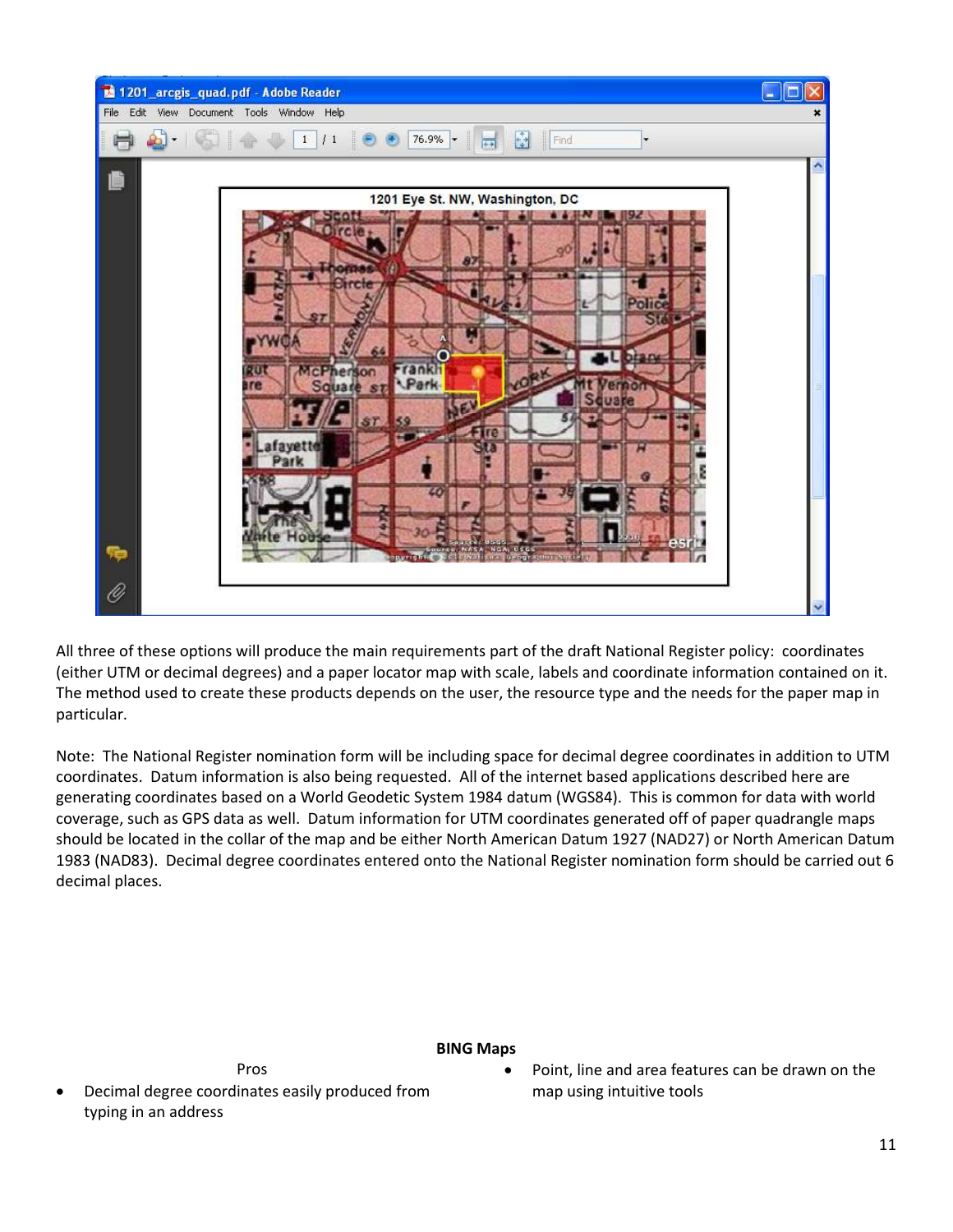- Perimeter and area figures will be automatically generated when an area feature is drawn
- Background data can be changed from streets to aerial imagery to assist in finding locations
- Maps produced can be easily printed directly to paper or to a .pdf file
- Point, line and area features drawn can be exported as .kml or .kmz files

#### Cons

- Decimal degree coordinates can not be defined without an address to type into the search box
- Although area features can be drawn on the map, getting bounding coordinates is difficult
- Although perimeter and area figures are automatically calculated for area features, the units can not be changed to show acreage
- Adding labels to the map display, changing the symbols of features in the map or changing colors of symbols is not possible

## **Google Earth**

## Pros

- Coordinates constantly displayed on the screen and updated as the user moves the cursor
- Coordinate format can be changed from UTM to decimal degrees
- Scale bar information can be added to the display
- Point, line and area features can be drawn on the map using intuitive tools
- Point, line and area features can be labeled easily
- Point, line and area symbols can be changed easily
- Point, line and area features added to the display can be turned "off" in the display easily
- Historic aerial imagery can be displayed, in addition to "street view" data
- Maps produced can be easily printed directly to paper in multiple formats or to a .pdf file
- Point, line and area features drawn can be exported as .kml or .kmz files

## Cons

- Users without administrative rights on their computers can not install the application
- Area and perimeter figures are not calculated
- Background data can not be changed from imagery
- Getting bounding coordinates will require manually moving the cursor to the appropriate location to display coordinates, but these can be easily copied into labels or points can be created